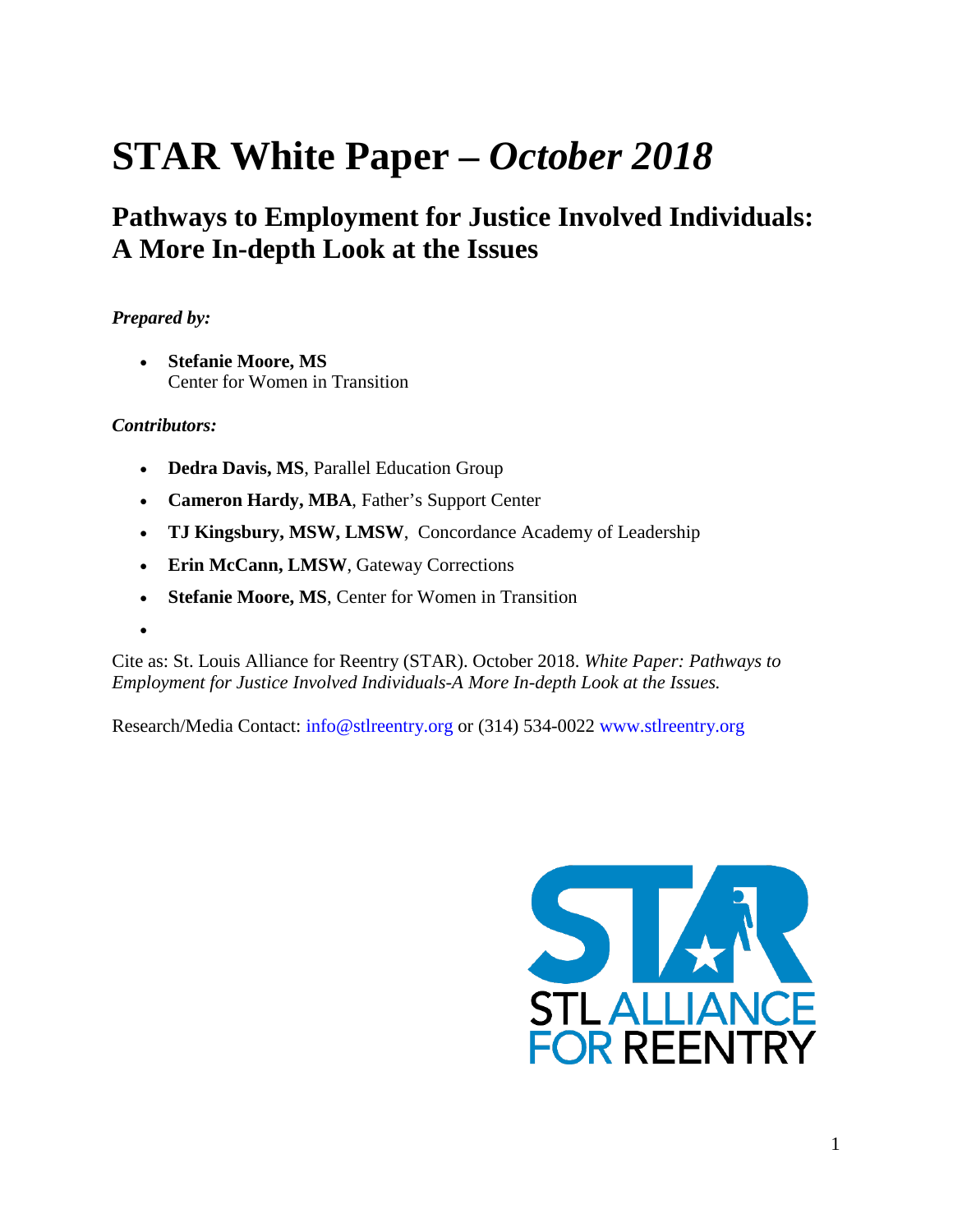

# *Pathways to Employment for Justice Involved Individuals: A More In-depth Look at the Issues*

In the United States, after serving time in prison, many recently incarcerated individuals are released with significant and ongoing economic and societal obstacles that often prevent them from thriving in a productive manner.<sup>[1](#page-7-0)</sup> While many employers make claim that they are willing to hire justice involved individuals, they often do not.<sup>[2](#page-7-1)</sup> This paper will discuss the issues of justice involved individuals with regards to employment with a focus on homelessness, unaddressed trauma, mentoring, and job readiness.

#### **Homelessness, Employment, and Incarceration**

Homelessness and incarceration often go hand in hand, and present a significant barrier to obtaining employment, trainings, or skill advancements upon release from jail or prison. "For many formerly incarcerated individuals, their criminal records preclude them from receiving most types of public assistance, including public housing and housing subsidies, and periods of homelessness have shown to double the risk of new convictions and reincarceration."[3](#page-7-2) On top of the challenge of finding housing that is affordable, maintaining that housing can often be incredibly challenging for formerly incarcerated people. "Researchers generally estimated that 25-50% of the homeless population has a history of incarceration. Compared to adults in the general population, a greater percentage of inmates have been previously homeless (5% of general population versus 15% of incarcerated population with history of homelessness), illustrating that homelessness often precipitates incarceration."[4](#page-7-3)

Some research has shown that the rates of recent homelessness was "7.5-11.3 times more common among jail inmates than in the general population. Homelessness and incarceration appear to increase the risk of each other, and these factors seem to be mediated by mental illness and substance use, as well as by disadvantageous sociodemographic characteristics."<sup>[5](#page-7-4)</sup> Many of the same risk factors for incarceration are also risk factors for homelessness: being poor, from a minority ethnic group, or lack of education, for example, are indications of higher risk for homelessness and incarceration.<sup>[6](#page-7-5)</sup> In the same study by Greenberg and Rosenheck, the impact of past trauma and the connection with homelessness and incarceration was discussed. This study showed that "homeless inmates were significantly more likely than domiciled inmates to have been exposed to all categories of trauma, specifically to have been sexually or physically abused."[7](#page-7-6)

#### **Unaddressed Trauma in the Workplace**

Trauma as it relates to mental health and substance use has been widely studied, but trauma as it relates to employment has been understudied. Trauma is the exposure to actual or threatened death, serious injury, or sexual violence in one or more of the following ways: directly experiencing, witnessing, learning about, or experiencing repeated traumatic events. Trauma can often affect persons differently, but there are some common characteristics of those who have been traumatized display. Those who have experienced trauma can exhibit all of the following symptoms, just a few, or even none.

People who experience trauma often struggle to concentrate and sit still, have a lack boundaries, and have low impulse control. People can also experience anger or aggression, have limited problem solving and language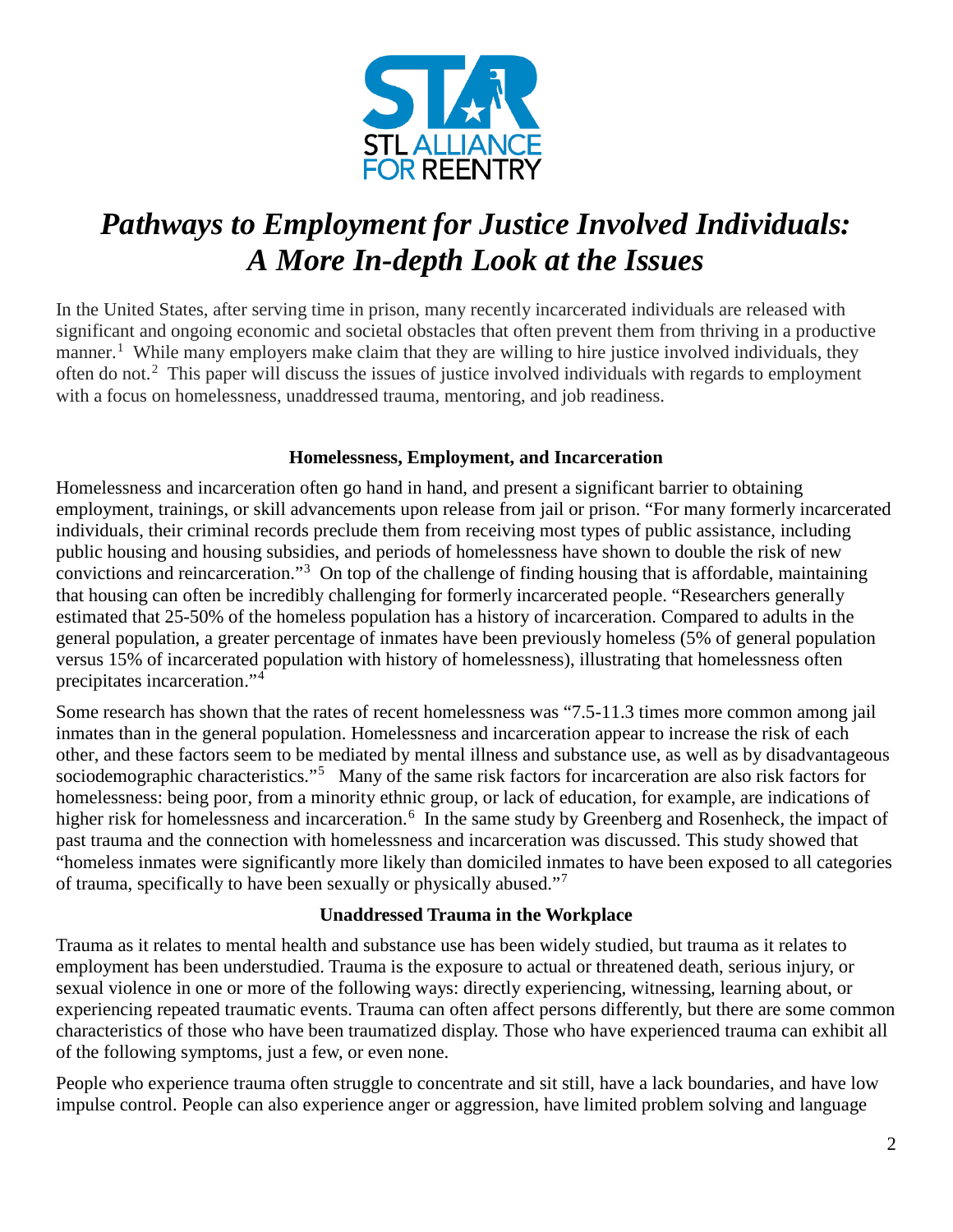skills, and avoid certain people or doing things.<sup>[8](#page-7-7)</sup> Since companies are continuing to rate their employees' interpersonal skills as more important than their analytical abilities, those with unaddressed trauma and symptoms of trauma may fall short on this skill set.<sup>[9](#page-7-8)</sup>

The hallmark study of trauma in childhood is the Adverse Childhood Experiences Study, (1988). This study found a direct correlation between ACE scores (adverse childhood experiences) and mental health diagnosis, substance use, risk for HIV and criminal justice involvement. It also found a direct correlation between ACEs and high rate of diseases such as diabetes, heart disease and liver disease.<sup>[10](#page-7-9)</sup> The few studies that are in the literature about trauma and employment focus on childhood trauma and childhood adverse experiences.

A study completed by [Tam](https://www.tandfonline.com/author/Tam%2C+Tammy+W) , [Zlotnick](https://www.tandfonline.com/author/Zlotnick%2C+Cheryl) , [Robertson](https://www.tandfonline.com/author/Robertson%2C+Marjorie+J) (2003) which examined about 400 homeless persons suggests that adverse childhood events may contribute to negative adulthood consequences, including consistent substance use and reduced labor force participation.<sup>11</sup> Another study completed by Sansone, Leunga, and Wiederman (2011) of a primary care sample of 369 participants suggests that childhood trauma may have a negative impact on employment into adulthood.<sup>12</sup> They also specifically found that sexual abuse in childhood was associated with a greater number of full-time jobs in adulthood as well as a greater likelihood of being fired. [13](#page-7-12)

Those who have unaddressed or untreated trauma may suffer from addiction disorders, mental health disorders, and an overall lack of daily living and communication skills. The lack of skills and addition of disorders may make it hard for people with trauma to become employed and stay employed. More studies need to be conducted to identify the full risk that unaddressed trauma can have on a person's employability and subsequent job retention. It is widely acknowledged that a trauma informed care model can effectively reduce trauma-related symptoms.<sup>[14](#page-7-13)</sup> A comprehensive trauma informed approach should be taken in both the initial treatment setting and job readiness courses.

Companies must ensure that staff and clients alike experience a safe, professional, and secure environment in which business can take place. Viewed through a cultural lens, employers must adapt to the needs of their employees, and incorporate a trauma informed corporate culture into their workplaces. This will allow managers to collaborate with leadership and human resources to improve resiliency components and decrease stress among their teams.

#### **The Role of Mentors with Formerly Incarcerated People**

Mentoring programs have begun to show increased success with formerly incarcerated individuals. Mentoring programs with justice involved individuals, partially based on the successes of well-run youth mentoring programs, have shown to positively affect behavior. There are many different variations of mentoring programs across the US, for a multitude of populations- formerly incarcerated, youth, homeless individuals, and more. A study by the Ready4Work program in 2003 showed that formerly incarcerated persons who worked with mentors were more likely to find a job, maintained the job longer, and showed significant reduction in the likelihood of re-offending when compared to formerly incarcerated persons who did not work with mentors.<sup>[15](#page-7-14)</sup>

According to the U.S. Department of Labor's Employment and Training Administration, mentoring is a key component in successful reentry.<sup>[16](#page-7-15)</sup> As part of the grant for The Reintegration of Ex-Offenders – Adult (RExO) program, employment opportunities, vocational training and educational interventions, and mentoring of ex-offenders were the areas that were most necessary for success upon release.<sup>[17](#page-7-16)</sup> This grant opportunity defined mentoring as "a relationship over a prolonged period of time between two or more people where volunteer mentors assist ex-prisoners in successfully and permanently reentering their communities by providing consistent support as needed, guidance, and encouragement that helps participants in developing positive social relationships and achieve program outcomes such as job retention, family reunification and reduced recidivism $\cdot$ <sup>[18](#page-7-17)</sup>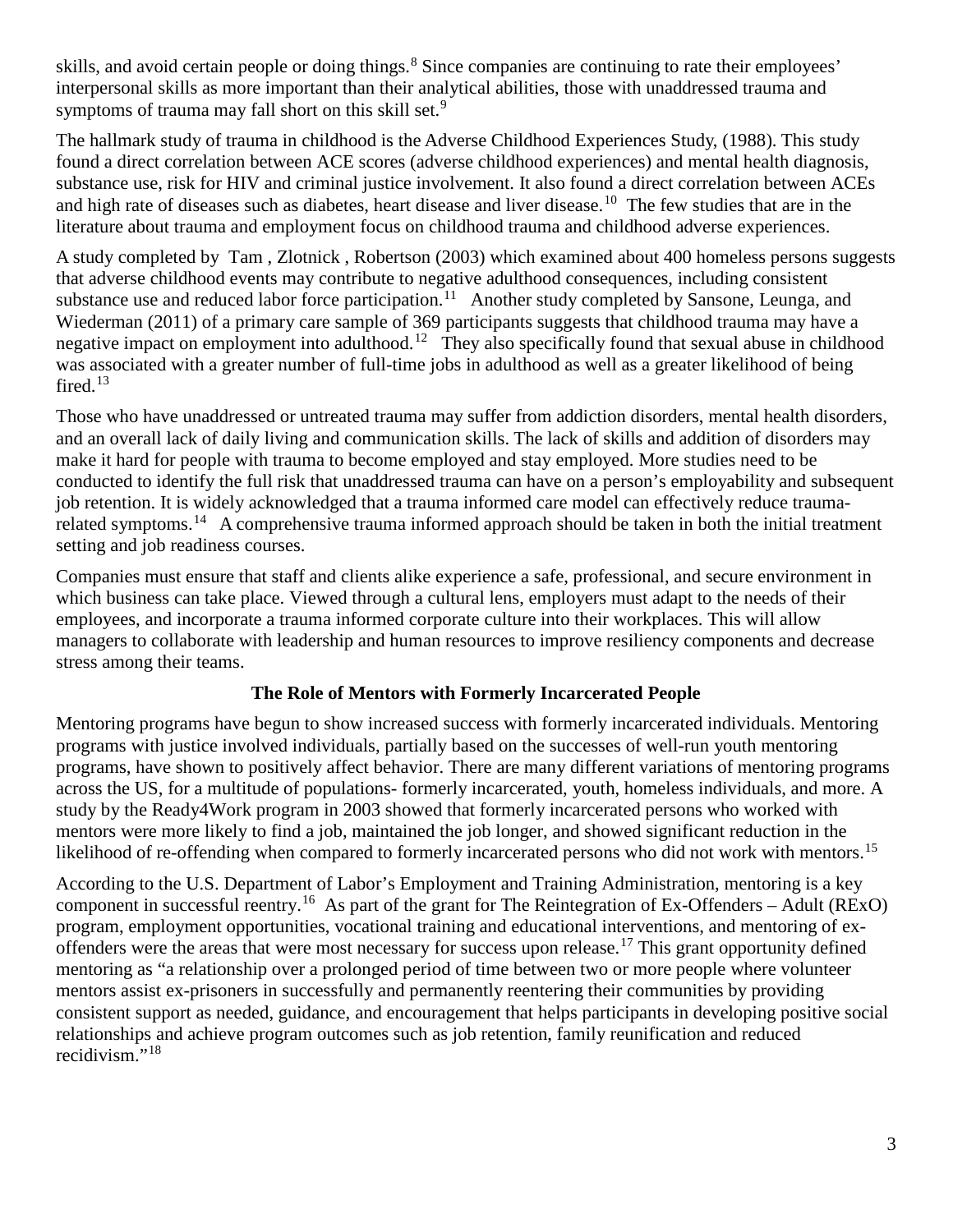It is important to understand not all participants will have the same needs upon release. Mentoring programs must take into consideration, the individualized needs of a participant when it comes to mentoring.<sup>[19](#page-7-18)</sup> Mentors may be useful in keeping participants engaged with other crucial reentry services, such as case management or substance use programming, by encouraging those individual to continue participating in services, while at the same time serving as a positive reinforce for active involvement, helping to provide prosocial relationships, and alleviate boredom which are some of the main risk factors for recidivism. [20](#page-7-19)

While mentoring of formerly incarcerated persons is a valuable addition to any reentry program, mentoring alone is not enough. Mentors should "serve as a supplement to services that address other critical reentry needssuch as housing, health care, substance use treatment, and employment."<sup>21</sup> Best practices in the field of mentoring show that collaboration within organizations to provide multiple sources of support, such as case management, recovery coaching, employment assistance, and mentoring services have the greatest impact on lowering recidivism.<sup>[22](#page-7-21)</sup> According to one study of men and women released from prison, "women often reported that the fact of being supported [by a mentor] [was] evidence of trust and affirmation of their status as a person, "which the women believed was a central part of their successful transition back into the community.<sup>[23](#page-7-22)</sup> In contrast, for men, "work training during imprisonment and employment following release" had a greater impact on their post-release experience than social contact."<sup>[24](#page-7-23)</sup>

#### **Job Readiness for the Hard to Employ**

Individuals with chronic gaps of unemployment are commonly described as hard to employ.<sup>25</sup> These individuals often have external and personal factors that attribute to this classification.<sup>26</sup> With the threat of garnishment for fees such as child support, restitution and other fines and debts, hard to employ individuals, with poor financial repayment prospects, often seek informal alternatives to engage in the labor market. Modifications of these financial challenges need to be addressed if these individuals are going to thrive in the formal labor market.[27](#page-7-26) 

| <b>Family, Logistical, and</b><br><b>Legal Challenges</b> | <b>Education and Skill Gaps</b>           | <b>Needs Related to</b><br><b>Responsiveness to</b><br><b>Interventions</b> |
|-----------------------------------------------------------|-------------------------------------------|-----------------------------------------------------------------------------|
| Responsible for child<br>care                             | Low education level                       | <b>Mental illness</b>                                                       |
| High-conflict family<br>$\bullet$<br>situation            | Lack of occupational<br>skills            | Substance use<br>disorder                                                   |
| Transportation<br>$\bullet$<br>problems                   | Limited work<br>$\bullet$<br>experience   | Learning disability                                                         |
| Lack of stable housing<br>$\bullet$                       | Lack of "soft" job<br>$\bullet$<br>skills | Lack of motivation                                                          |
| Legal barriers to<br>employment                           | Gaps in work<br>$\bullet$<br>experience   | Negative attitudes<br>about work                                            |
| Lack of proper<br>$\bullet$<br>documentation              |                                           | Poor physical health<br>$\bullet$                                           |

Examples of Common Characteristics of Hard-to-Employ Adults<sup>[28](#page-7-27)</sup>

**Source: The Council of State Governments website.**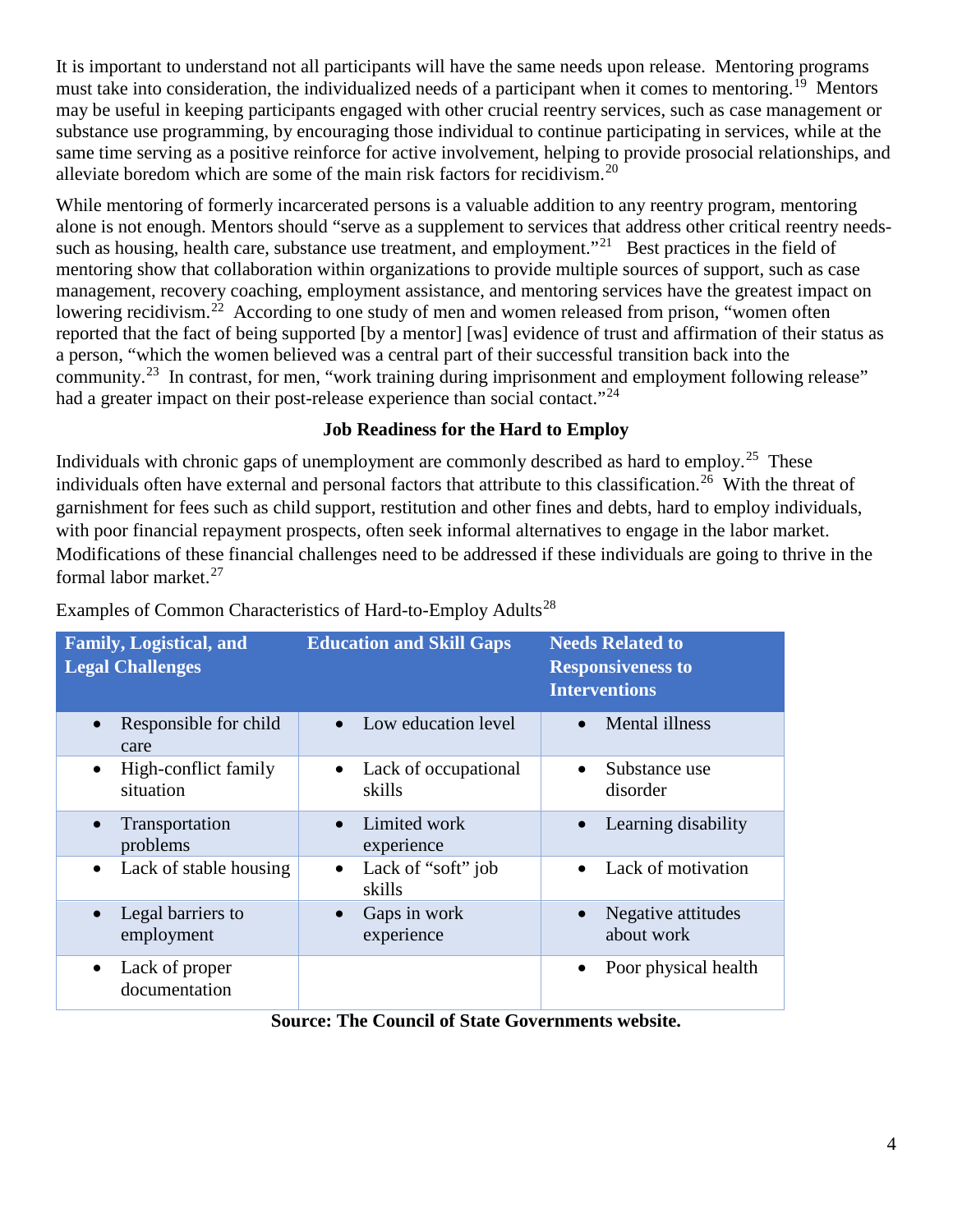According to Duran et al of The Council of State Governments Justice Center:

"Although the presence of a criminal record (particularly for a felony offense) typically defines individuals as hard to employ, there is still a broad range of job readiness within this group. The distinction is important. Job readiness is determined by personal characteristics that make someone more or less competitive in the labor market, including work experience and skill levels. In reality, individuals with criminal histories commonly have these deficits, but it is also possible for someone returning home after incarceration to be very capable of rejoining the workforce given past work experience, education levels, and professional and technical skills."[29](#page-7-28)

In order to improve outcomes, employment programs need to incorporate a variety of modules with the objective of achieving two goals: promoting job readiness and finding and retaining employment.<sup>[30](#page-7-29)[31](#page-7-30)</sup>

Job readiness consists of:

- **Education**-imparts rudimentary proficiencies in an employment setting allowing individuals to understand the correlation between those basic skills and the labor market.<sup>[32](#page-7-31)</sup>
- Soft/Cognitive-Skill Development-teaches life skills that concentrates on personal deficits.<sup>[33](#page-7-32)</sup>
- **Transitional job placements** a 30-90 day paid placement that allows individuals to work on their skills while cultivating their employability factors.<sup>[34](#page-7-33)</sup>
- **Non-skill related interventions**-screenings that expose and address challenges that impede participation in employment programs. [35](#page-7-34)

Finding and retaining employment consists of:

- **Non-transitional subsidized employment**-on the job training program that routinely leads to a permanent assignment.[36](#page-7-35)
- **Job development and coaching**-used to break through obstructions caused by collateral consequences and address employer concerns.<sup>[37](#page-7-36)</sup>
- **Retention and advancement** services-used to assist hard to employ individuals isolate problems and job loss. [38](#page-7-37)
- Financial work incentives-encourages employment retention through scheduled cash payment.<sup>[39](#page-7-38)</sup>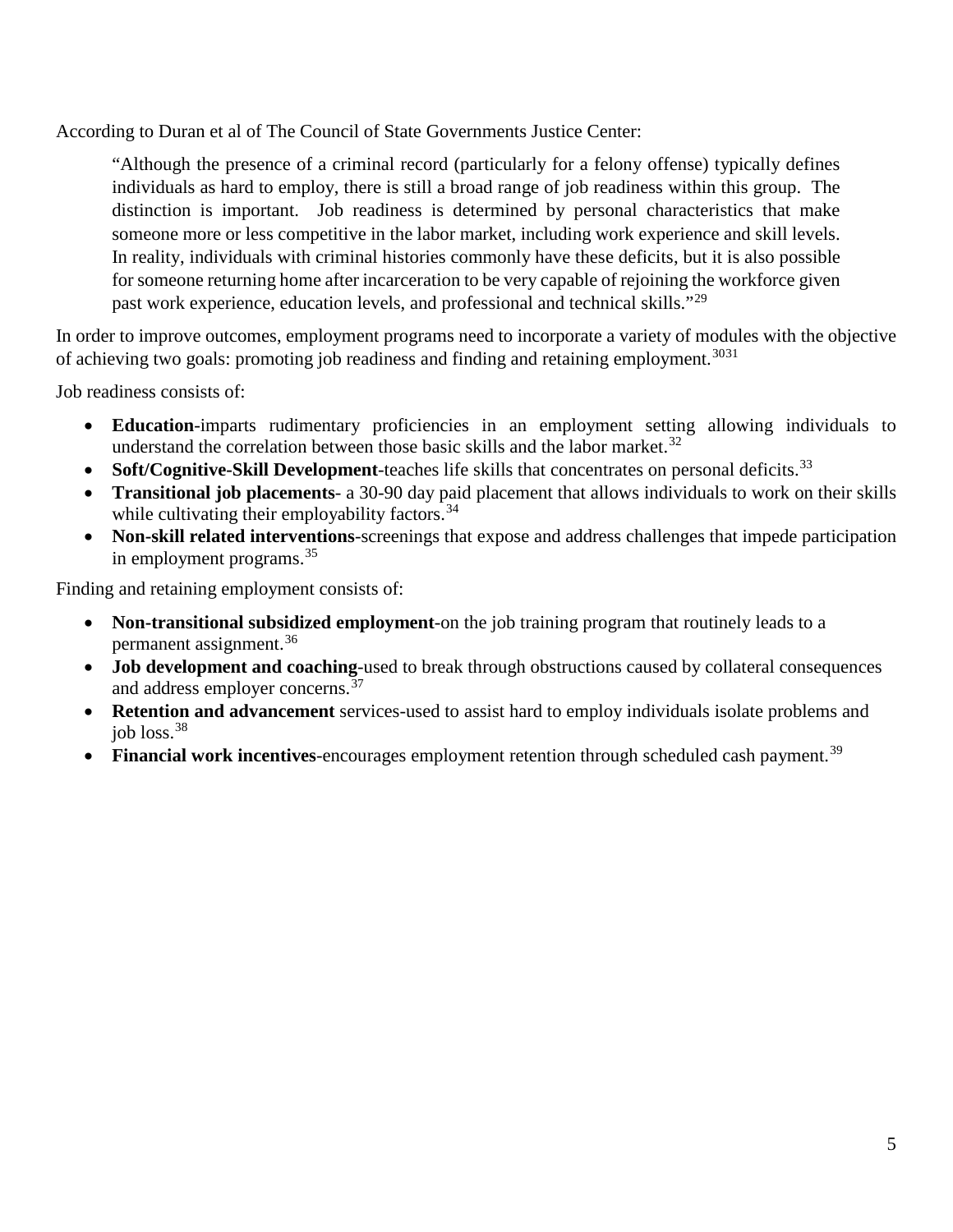

#### **Source: MERIC (Missouri Economic Research and Information Center)**

There are numerous benefits to hiring justice involved individuals. For employers, hiring incentives such as the Work Opportunity Tax Credit (WOTC) allows employers to take advantage of salary reimbursements, training funds, and other tax credits when justice involved individuals are hired.<sup>40</sup> Because obtaining and maintaining employment is often a stipulation after incarceration, opportunities to hire individual with criminal backgrounds are greater than those of the general public giving employers a grander pool of applicants to choose from.<sup>[41](#page-7-40)</sup> Economically, unemployed and underemployed justice involved individuals have a greater risk of recidivism converting from community asset to an unlawful burden. $42,43$  $42,43$ 

Lastly, for the community, employed individuals aid in stabilizing families as well as their communities while reducing the cost of incarceration on taxpayers.<sup>[44](#page-7-43),45</sup> By connecting with stakeholders, funders, the community and partnering organizations, systemic changes can be made to remove obstacles that promote success and help reduce recidivism for the justice involved.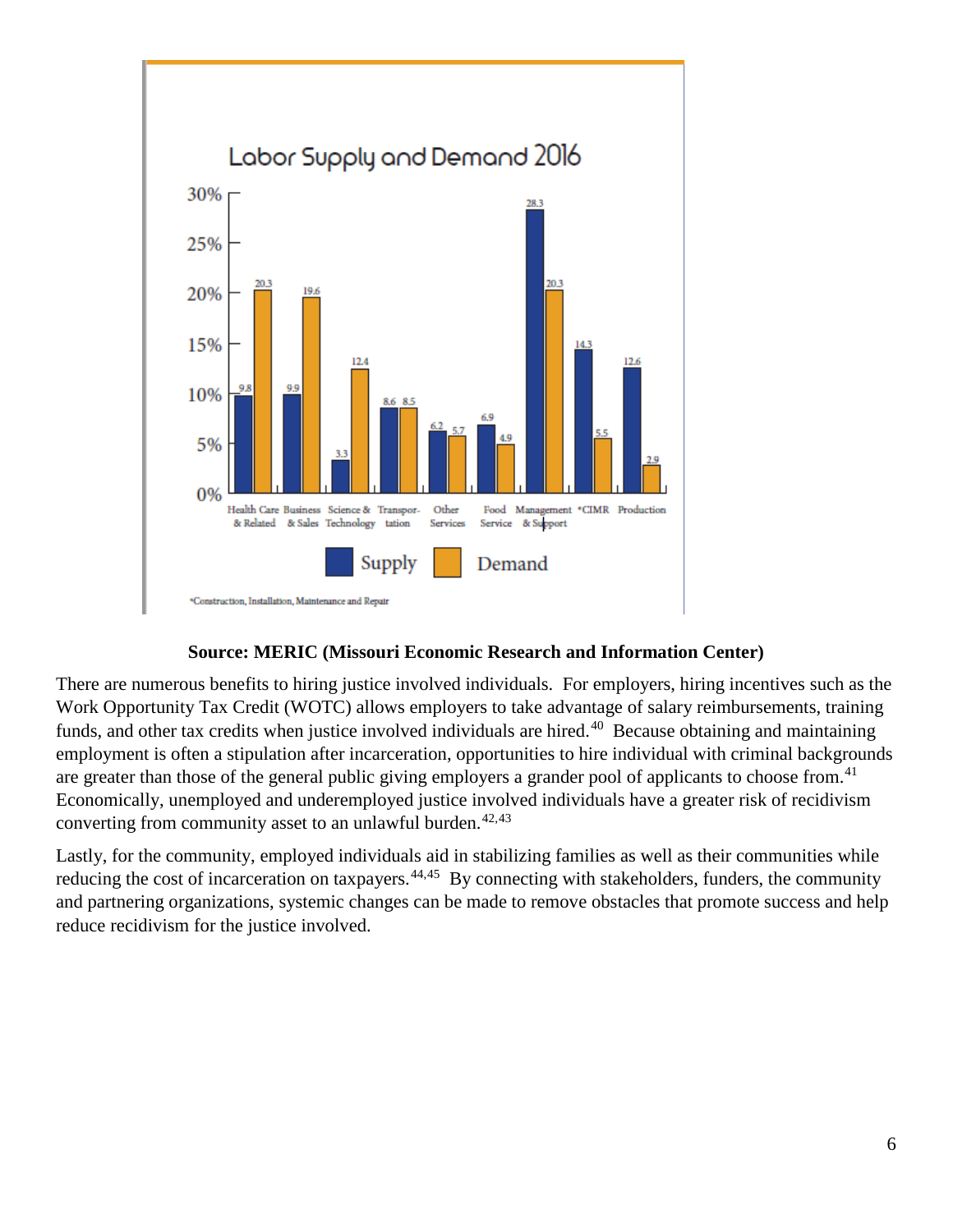## **NOTES**

<sup>1</sup> Simmons School of Social Work. "The Challenges of Prisoner ReEntry Into Society," <https://socialwork.simmons.edu/blog/Prisoner-Reentry/> (2011)  $\overline{a}$ 

Washington University Institute for Advancing Justice Research and Innovation. 2016. [http://advancingjustice.wustl.edu](http://advancingjustice.wustl.edu/)

<sup>4</sup> Knopf-Amelung, S., "Incarceration and homelessness: a revolving door of risk." *In Focus: A Quarterly Research Review of the National HCH Council*, 2(2), 5. (2013). [www.nhchc.org](http://www.nhchc.org/)

<sup>5</sup> Greenberg, G.A., & Rosenheck, R.A., Jail incarceration, homelessness, and mental health: A national study. Psychiatric Services, 59(2), 170-177. Doi:10.1176/ps.2008.59.2.170

<sup>6</sup> Greenberg, G.A., & Rosenheck, R.A., Jail incarceration, homelessness, and mental health: A national study. P.173  $^7$ IBID

<sup>8</sup> Substance Abuse and Mental Health Services Administration. *Trauma-Informed Care in Behavioral Health Services*. Treatment Improvement Protocol (TIP) Series 57. HHS Publication No. (SMA) 13-4801. Rockville, MD: Substance Abuse and Mental Health Services Administration

<sup>9</sup> Klaus, P. (2008). *"The Hard Truth About Soft Skills-Workplace Lessons Smart People Wish They'd Learned Sooner",* Collins, Inc.  $^{10}$  Felitte, V.J., Anda, R.F., Nordenberg, D., Williamson, D.F., Spitz, A.M., Edwards, V,. et al. (1998). Relationship of Childhood Abuse and Household Dysfunction to Many of the Leading Causes of Death in Adults; The Adverse Childhood Experiences (ACE) Study. *American Journal of Preventive Medicine. 245-258. Retrieved from: https://www.bcaci.org/wpcontent/uploads/2018/02/ACE-Study.pdf*

 $11$  Tam, Tammy W., Zlotnick, Cheryl, & Robertson, Marjorie J., "Longitudinal Perspective: Adverse Childhood Events, Substance Use, and Labor Force Participation Among Homeless Adults". *The American Journal of Drug and Alcohol Abuse, 29:4, 829-846*, (2003).

<sup>12</sup> Sansone, R., Leung, J &, Wiederman, M., *Five forms of childhood trauma: Relationships with employment in adulthood*.(2011). Retrieved from<http://mindmorsels.com/reprints/Sansone2012f.pdf>

<sup>13</sup> Sanson, R., Leung, J., & Wiedman, M., *Five forms of childhood trauma*

<sup>14</sup> Substance Abuse and Mental Health Services Administration. *Trauma-Informed Care in Behavioral Health Services*. <sup>15</sup> U.S. Department of Labor Employment and Training Administration. (2011, November 2). ETA Grants,

Employment & Training Administration (ETA) - U.S. Department of Labor. Retrieved from

<https://www.doleta.gov/grants>

<sup>16</sup> U.S. Department of Labor Employment and Training Administration.

<sup>17</sup> Ibid

<sup>18</sup> Ibid

<sup>19</sup> Ibid

<sup>20</sup> Umez, C., De la Cruz, J., Richey, M., & Albis, K. *Mentoring as a component of reentry: Practical considerations from the field*. Retrieved from The National Reentry Resource Center. (2017) website: [www.nationalreentryresourcecenter.org](http://www.nationalreentryresourcecenter.org/)

<sup>21</sup> Umez, C., De la Cruz, M., & Albis, K., *Mentoring as a component of reentry: Practical considerations from the field*  $22$  Ibid p6

<sup>23</sup> Ibid p6, 12  $^{24}$  Ibid p12

<sup>25</sup> Duran, Le'Ann, Plotkin, Martha, Potter, Phoebe, & Rosen, Henry. "Integrated Reentry and Employment Strategies: Reducing Recidivisim and Promoting Job Readiness." The Council of State Governments. September 2013.

 $^{26}$  Duran, Le'Ann, Plotkin, Martha, Potter, Phoebe, & Rosen, Henry. "Integrated Reentry and Employment Strategies: Reducing Recidivisim and Promoting Job Readiness."

 $27$  Ibid p21

 $28$  Ibid p19

 $29$  Ibid  $\bar{p}20$ <sup>30</sup> Ibid p22

<sup>&</sup>lt;sup>2</sup> Simmons School of Social Work

<sup>3</sup> Veeh, C.A., Renn, T., & Green, C., *Evidence-driven housing practices for formerly incarcerated individuals*. (AJIB071816).